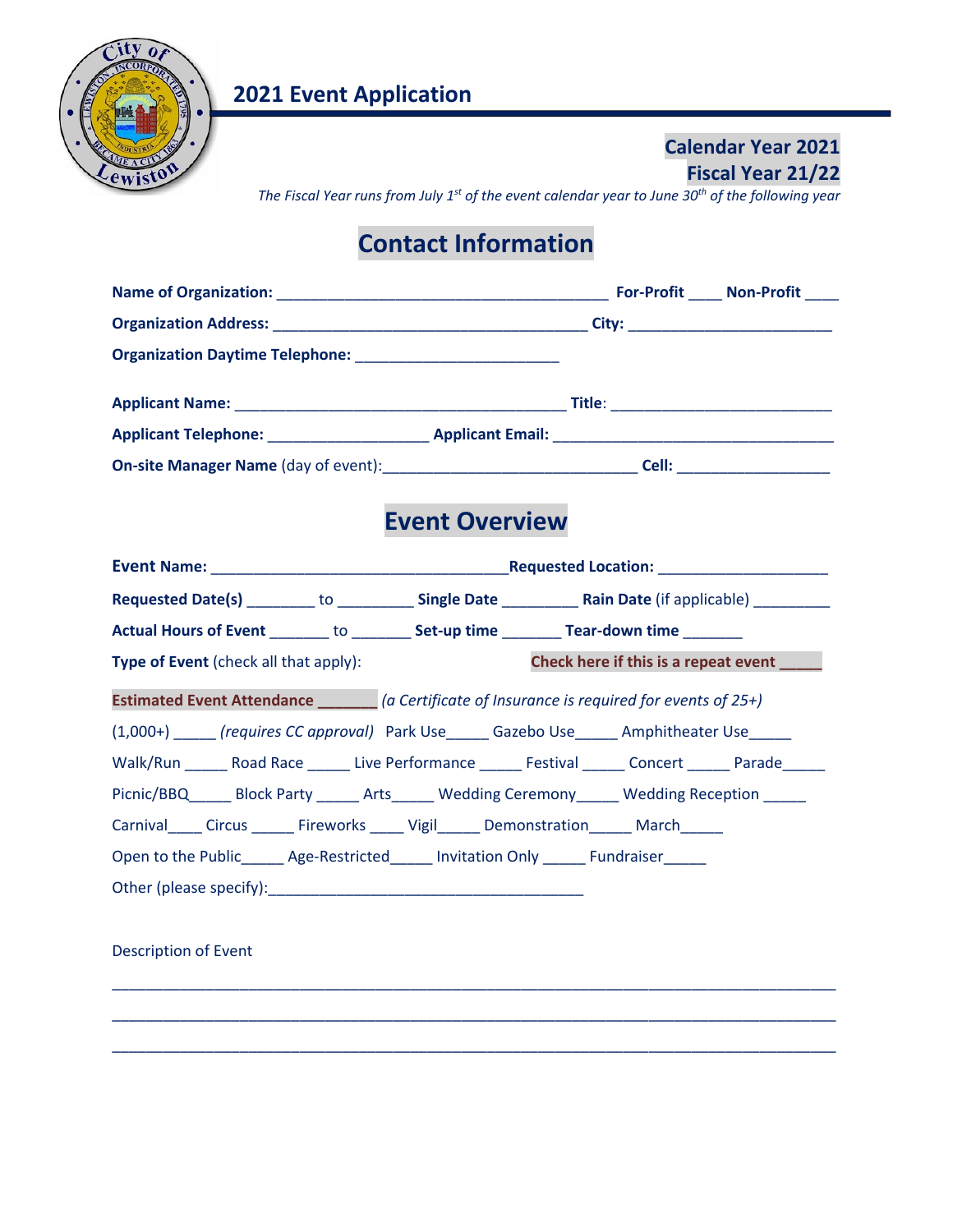

## **Event Timeline**

Events within the City of Lewiston require a team effort. It is our goal to assist you with information and services necessary for a successful event.

#### **SUBMISSION OF EVENT APPLICATION 90 DAYS PRIOR**

**An event application is necessary if you are going to utilize any City‐controlled property such as parks, streets, sidewalks, parking areas, amphitheater, or gazebo for any activity or event.** 

 Submit application and \$50 processing fee to Administration at Lewiston City Hall. (This will secure your park location.)

### **MAPS REQUIRED**

- **Park‐Venue Map / Diagram Required,** *submit maps with application*
	- o Include placement of tents, stage, tables, first aid, port‐potties, hand sanitizing stations, parking for the event (PW & PD review required)
	- o  **Please note** there are no bathroom facilities at city parks. Plan ahead for porta potties.
- **Parking Plan Map**-for events where equipment will be driven, include vehicle placement and what materials/supplies will be used
- **Festival Zone Designation** |*City Council approval necessary* (refer to policy)

#### **EVENT STAFF MEETING & LOGISTICS REVIEW 30 DAYS PRIOR**

- Licensing, permitting, and park fees due
- Certificate of Insurance due to Administration *(see pg. \_\_ for details)* o A sample document may be requested
- All requests for **Public Works** assistance must be submitted to Megan Bates
- **DIG-SAFE**
- General fire inspection and review of first-aid/incident plans
- Fireworks permit
- Event organizer will alert business owners in the event area of your upcoming event, and/or of any road closures that may impede their business

#### **FINAL WALK‐THROUGH IF APPLICABLE 7 DAYS PRIOR**

- Be sure all licenses and permits paid and have been obtained
- Secure electrical access ‐ if needed, obtain a key

### **WEB‐ACCESS TO POLICIES, GUIDELINES, AND REGULATIONS**

 Use this convenient link for helpful information regarding your event: http://www.lewistonmaine.gov/eventsinfo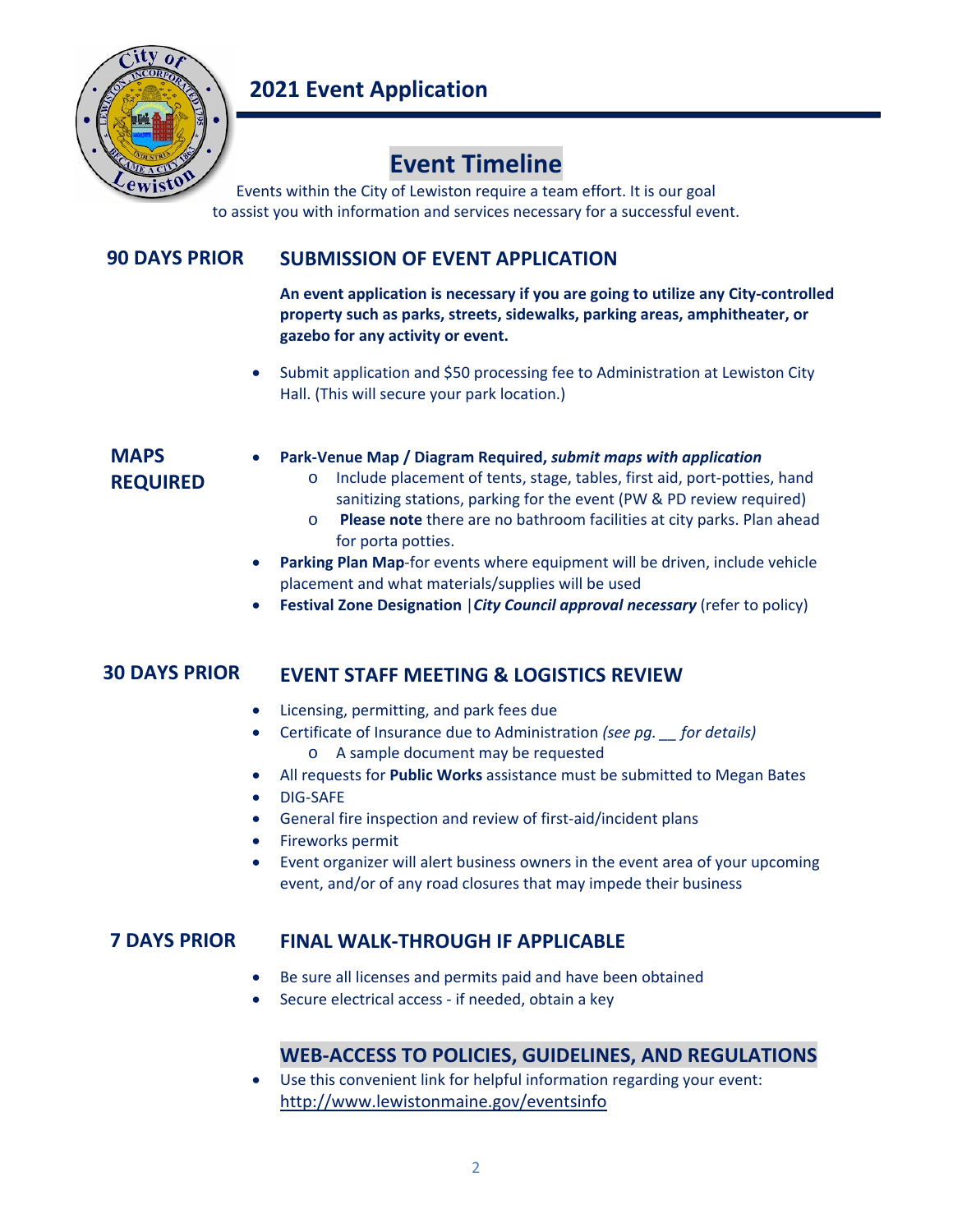

# **Event Staff**

### **Contacts –Department Functions & Requirements**

#### **ADMINISTRATION: Janet Labbe, 513‐3121**

Dale Doughty: ddoughty@lewistonmaine.gov Janet Labbe: jlabbe@lewistonmaine.gov

- Processing fee & Park fees
- Certificate of Insurance (COI)
- Security deposit/Performance bond
- **Ensures proper paperwork is submitted**
- Fundraising for another organization‐letter and financials must be submitted
- Organizes staff/organizer meetings
- Review to ensure all fees are paid
- Ensure organizer contacts area businesses if applicable
- Provide applicable policies, rules, etc.
- Provides updates to event staff

#### **CITY CLERKS: Kelly J. Brooks**, **513‐3020**

kjbrooks@lewistonmaine.gov

- Demonstrations‐issues letter of review
- Schedules City Council action if required
- Sound Amplification permit
- Outdoor Entertainment permit
- Outdoor Alcohol permit
- Food services (food truck) licensing
- Product vendor license
- Carnival or Circus permit

#### **SANATARIAN/CODE: Louis Lachance**

**513‐3000 x3224;** llachance@lewistonmaine.gov

- Food service vendors reviewed
- Schedules inspection

#### **POLICE: Sgt. Carly Conley;**

cconley@lewistonmaine.gov

- Map/diagram review/approval
- Security review/approval
- Parade permit

#### **RECREATION: 513‐3005 x3702**

- Tables and Chairs
- Events/Activities at KP basketball court, Memorial Armory & athletic fields

#### **FIRE: Asst. Chief Mark Caron, 513‐3000 x3601**  mcaron@lewistonmaine.gov

- General fire safety inspection-cooking equipment, fire extinguishers, tents
- Fire Department permit for propane tanks over 20lbs
- Open burning permit requirement
- Tent, awning, canopy‐flame retardant certification must be submitted
- Fireworks‐Fire Dept. & Fire Marshal permits

#### **PUBLIC WORKS: Megan Bates, 513‐3073**

#### mbates@lewistonmaine.gov

## Steve Murch: smurch@lewistonmaine.gov

### Reggie Poussard: rpoussard@lewistonmaine.gov

- Park set-up map review/approval
- Road service interruptions, closures‐ plan review/approval
- Site visit with organizer
- Dig Safe requirements spray areas as needed
- Electrical access plan review/approval and key access‐
- Weed whack electrical area
- Water access plan review and approvalinspection of water spickets
- Parking plan review/approval for parking lots, parking garages
- Parking & Emergency Shelter Signage
- Equipment and vehicles on property-logistics plan review/approval
- NP's using parking area‐ policy review
- Organizer contacts private parking lots in the area
- Porta-Potties, hand-washing, and ADA requirements, plan review/approval
- Waste collection plan review: need for trash bags, barrels, recycle bins, dumpsters
- Bollards, barricades, snow fence
- Repair area(s)

**It is a requirement that the event organizer either have a team meeting or contact and/or meet with EACH applicable City Event Staff member to discuss event requirements outlined in the application. Thank you**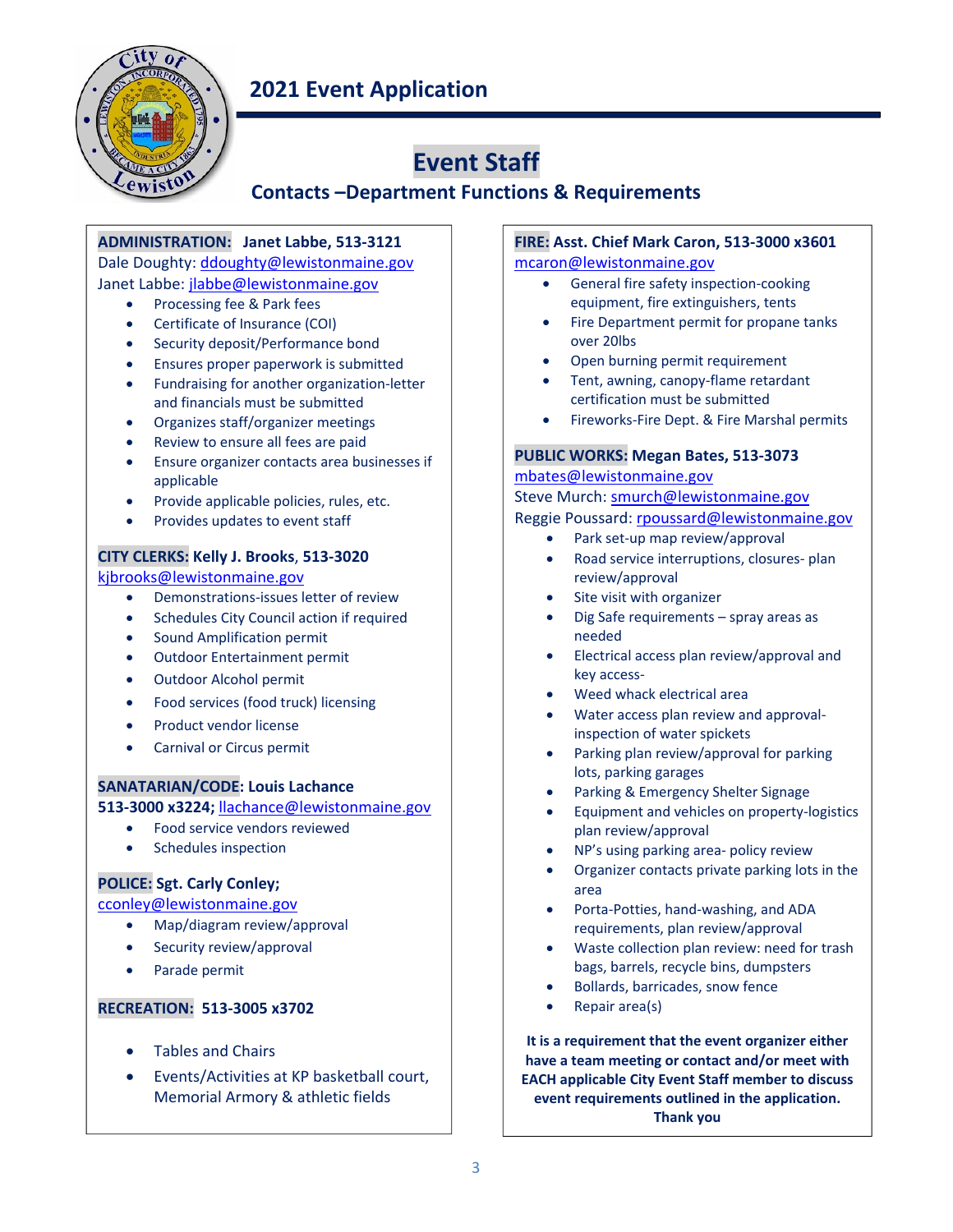

# **Non‐Profit Information and Fee Waiver Requests (FY22)**

| <b>FEE WAIVER</b>   |  |
|---------------------|--|
| <b>REQUESTS FOR</b> |  |
| <b>NON-PROFITS</b>  |  |
| <b>ONLY</b>         |  |

### **SUBMISSION REQUIREMENTS and DEADLINE**

Fee waiver requests are for Non-Profits only. The application must be submitted within the Fiscal Year above, which means in order to submit a request to City Council with this application, your event must be within the period of: **JULY 1, 2021 to JUNE 30, 2022**

AND, your application and \$50 processing fee must be submitted between: **January 1, 2021 to March 1, 2021** 

City Council review and approval is necessary. The Council are typically meets in mid‐April to hear requests. You may be required to attend.

| What fees can  | IN-KIND SERVICES may be requested for waiver.                                                                                                                                                                                                                                                             |
|----------------|-----------------------------------------------------------------------------------------------------------------------------------------------------------------------------------------------------------------------------------------------------------------------------------------------------------|
| be included in | For instance, staff time/labor costs for work performed by Public Works, Police,                                                                                                                                                                                                                          |
| waiver         | and Fire, including over-time. [maximum of \$2,500 cash and \$5,000 in in-kind                                                                                                                                                                                                                            |
| requests?      | services]                                                                                                                                                                                                                                                                                                 |
|                | As part of the review process for City Council fee waivers, or request for in-kind<br>services, we assume that your organization will not receive social service agency<br>and/or Community Development Block Grant (CDBG) funding from the City of<br>Lewiston in the fiscal year beginning July $1st$ . |

**ADDITIONAL INFORMATION REQUEST SCHEDULE A**

**PLEASE SUBMIT SCHEDULE A** located at the end of the application

| Lewiston-                          | 50% discount on most permit fees and park fees                                                                                                                                                                                                                             |
|------------------------------------|----------------------------------------------------------------------------------------------------------------------------------------------------------------------------------------------------------------------------------------------------------------------------|
| based (LBNP)<br><b>Non Profits</b> | If your Non-Profit's office is physically located in Lewiston, you will receive 50%<br>discount. Any other Non-Profits or For Profits will pay full price. Thank you for<br>choosing the City of Lewiston for your event. We appreciate your presence in<br>the community. |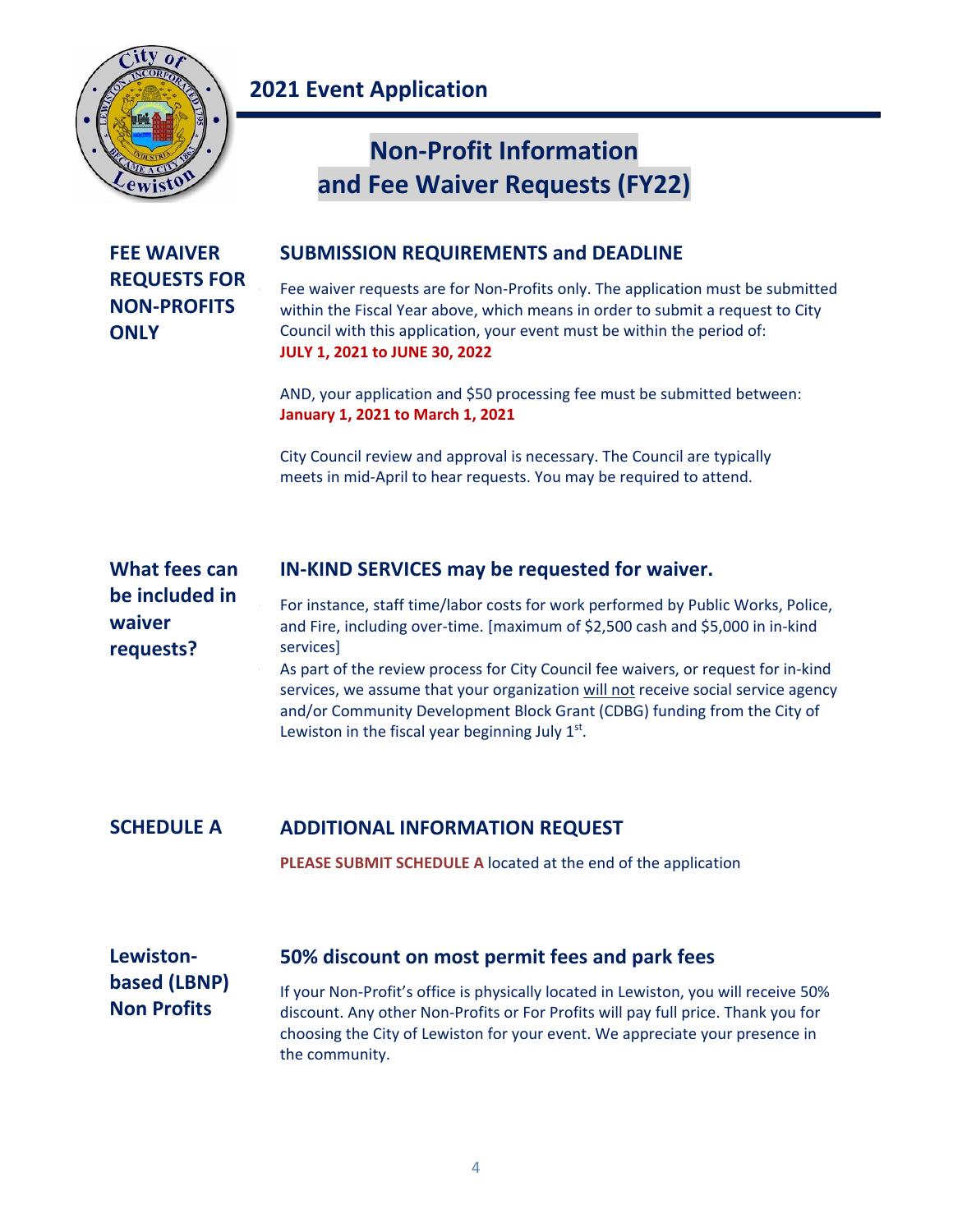

## **Events in Our Parks**

Lewiston-based non-profits (LBNP) will receive a 50% discount on park fees. *If utilizing a park, please select one* 

### Enjoy the city's greenspace, and book a park for your event.

### **SIMARD‐PAYNE MEMORIAL PARK \_\_\_\_\_**

Located at 46 Beach Street, this greenspace is one of the city's largest parks, has many amenities and is used for multiple events both large and small. It is located on the banks of the Androscoggin River and provides water access and a beautiful view. The park has a multi‐purpose level greenspace, the river walk path around the park, which leads over the footbridge and into Auburn where the path continues. An Amphitheater is also located in the park near the water which can be utilized for music, various performances, weddings, or just a place to enjoy your lunch.

**Park Fee is \$150 per day, (LBNP) rate is \$75 per day. If you are utilizing the Amphitheater only for your event, the rate is \$60 per hour. Any non‐profits will pay the rate of \$25 per hour.**

### **DUFRESNE PLAZA \_\_\_\_\_**

Located at 72 Lisbon, this park plaza does not have greenspace; however is nicely done with landscaping and benches. The park is often used for downtown activities, performances, and a perfect place to gather with friends. **Park Fee is \$150 per day, (LBNP) is \$75 per day.** 

### **KENNEDY PARK \_\_\_\_\_**

Located at 120 Park Street and features a beautiful greenspace with trees, walking paths, a playground, basketball courts, pool, splash pad, and Skate Park! Among the park's amenities is a Gazebo, with electrical access upon request, located in the heart of the park. **There is no charge to utilize the park.** 

### **PETTINGILL SCHOOL PARK \_\_\_\_\_**

Located at 411 College Street, this park features a good-sized level greenspace, basketball hoop, playground, and the Lenny Breau Pergola with stage. The park is enjoyed by many families with children, there has been a wedding at this location, bookings for birthday parties, and concerts. It is also a site used for outdoor family movie nights. Friends of Pettingill help maintain the park and take pride in its evolving amenities. **There is no charge to utilize this park.**

### **VETERANS MEMORIAL PARK \_\_\_\_\_**

Located at 2 Main Street, this space includes a paved walking path, various memorials, American and military flags, Gold Star, and lovely landscaping on the bank of the Androscoggin River. The park is used primarily for veterans, and the Veterans Association approves all events. **There is no charge to utilize this park.**

The city has several other parks that are not normally booked for events. Please note, there are no bathroom facilities at these parks. Please plan ahead with porta‐potties.

| <b>OTHER</b>    | <b>NAME OF PARK/LOCATION</b>              |               |
|-----------------|-------------------------------------------|---------------|
|                 |                                           |               |
| <b>Park Fee</b> | (if applicable) x number of days reserved | Amount Due \$ |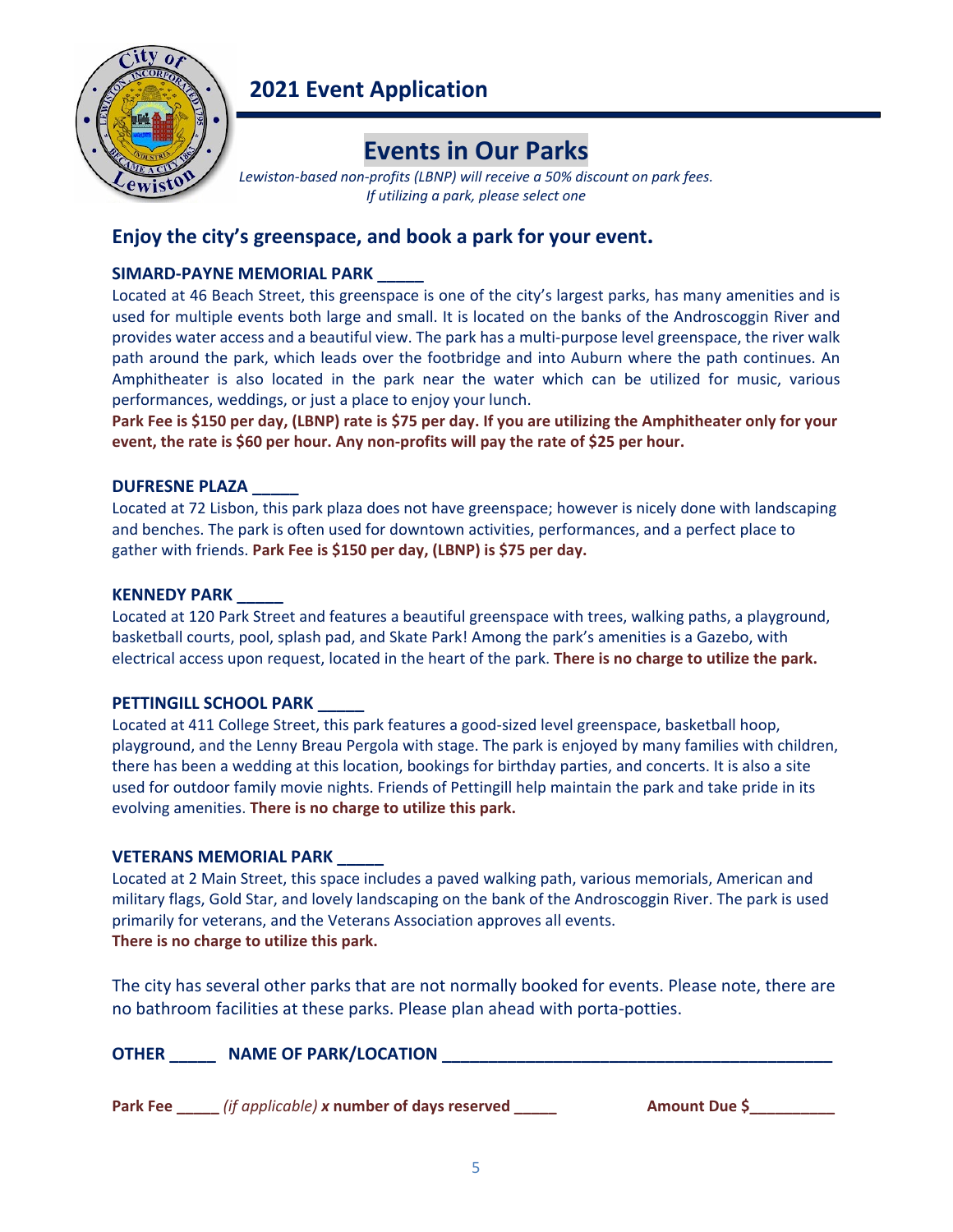

# **City Clerk's Office**

### **in conjunction with Sanitarian/Code Enforcement**

| Please check all that apply                                                                                                                                                                     |
|-------------------------------------------------------------------------------------------------------------------------------------------------------------------------------------------------|
| <b>SOUND AMPLIFICATION-will you be amplifying sound?</b> Yes ____ No ____ please describe below:                                                                                                |
| SOUND AMPLIFICATION PERMIT may be required \$17 per day / \$8.50 (LBNP) Amount \$                                                                                                               |
| <b>OUTDOOR ENTERTAINMENT (live performance)</b> Yes ____ No ____ please describe below:                                                                                                         |
| OUTDOOR ENTERTAINMENT PERMIT \$50 / \$25 (LBNP)<br>Amount \$<br>City Council approval is required                                                                                               |
| FOOD Yes ______ No ______ Given Away _____                                                                                                                                                      |
| Food Truck Yes ____ No ____ Food Truck Name ______________________Licensed Yes ____ No ____                                                                                                     |
| (copy of rules & regulations)                                                                                                                                                                   |
| FOOD SERVICE LICENSE may be required \$50 up to 3 days / \$25 (LBNP) Amount \$<br>Sanitarian/Code inspection may apply, Fire inspection may apply                                               |
| BEVERAGES Yes ____ No ____ Sold ____ Given Away ____ Type ______________________                                                                                                                |
| <b>Outside Alcohol Yes _____ No _____</b> (restrictions may apply)                                                                                                                              |
|                                                                                                                                                                                                 |
| FOOD SERVICE LICENSE may be required \$50 up to 3 days / \$25 (LBNP) Amount \$                                                                                                                  |
| OUTDOOR ALCOHOL PERMIT REQUIRED \$25 per event & other fees may apply Amount \$<br>No discounts apply on alcohol permits                                                                        |
| <b>PRODUCT</b> Yes _____ No _____ Sold _____ Given Away _____ Type ____________________                                                                                                         |
| PEDDLERS/FLEA MARKET PERMIT may apply<br>\$34 per day for 1-75 spaces / \$17.00 (LBNP)<br>Amount \$<br>\$61 per day for 76+ spaces / \$30.50 (LBNP)                                             |
| CIRCUS Yes _____ No _____                                                                                                                                                                       |
| STATE PERMIT REQUIRED; has it been obtained? Yes _____ No<br>CARNIVAL OR CIRCUS PERMIT REQUIRED \$180 per day x number of days<br>Amount \$<br>No discounts apply on carnival or circus permits |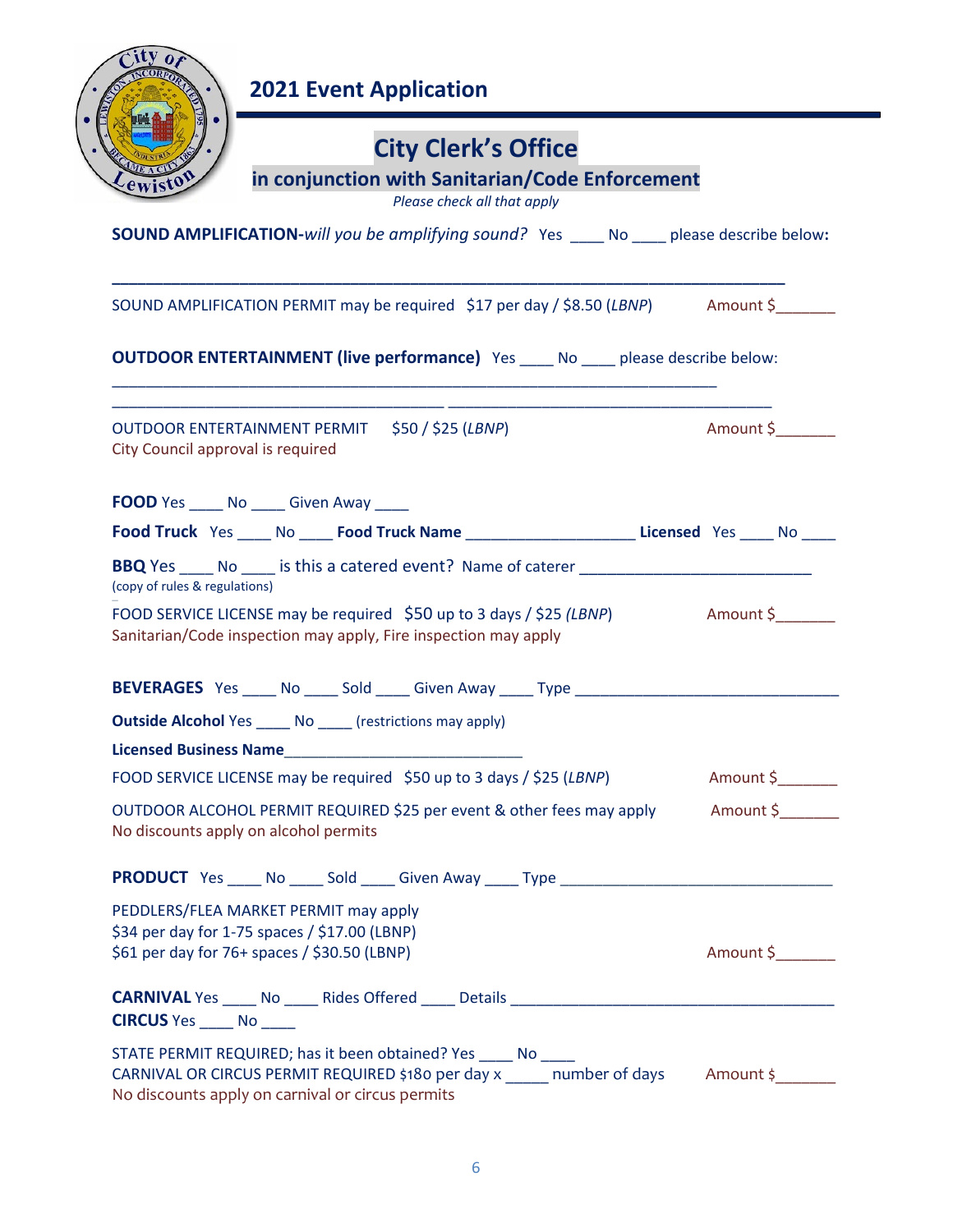

## **Event Logistics**

### **Will your event include any type of traffic interruption? Detour/Road Closure Information**

*Please complete the following information if your event/activity will disrupt, detour, or close any traffic (Fire, PW route review; PD route/security review)*

\_\_\_\_\_\_\_\_\_\_\_\_\_\_\_\_\_\_\_\_\_\_\_\_\_\_\_\_\_\_\_\_\_\_\_\_\_\_\_\_\_\_\_\_\_\_\_\_\_\_\_\_\_\_\_\_\_\_\_\_\_\_\_\_\_\_\_\_\_\_\_\_\_\_\_\_\_\_ \_\_\_\_\_\_\_\_\_\_\_\_\_\_\_\_\_\_\_\_\_\_\_\_\_\_\_\_\_\_\_\_\_\_\_\_\_\_\_\_\_\_\_\_\_\_\_\_\_\_\_\_\_\_\_\_\_\_\_\_\_\_\_\_\_\_\_\_\_\_\_\_\_\_\_\_\_\_

#### **Name of Road(s) or Intersection(s) and all of the set of**  $\mathbf{R}$  **and**  $\mathbf{S}$  **and**  $\mathbf{S}$  **and**  $\mathbf{S}$  **and**  $\mathbf{S}$  **and**  $\mathbf{S}$  **and**  $\mathbf{S}$  **and**  $\mathbf{S}$  **and**  $\mathbf{S}$  **and**  $\mathbf{S}$  **and**  $\mathbf{S}$  **and**  $\mathbf{S}$  **and**  $\mathbf{S}$

**LOGISTICS REVIEW Map‐Diagram Requirements**  *Please check all that apply*  **Return map(s) with application**

*(Fire, PW route review; PD route/security review)* 

*(Fire, PW route review; PD route/security review)* 

*(Fire, PW route review; PD route/security review)*

 $\mathbf{r} = \mathbf{r} \cdot \mathbf{r}$  , where  $\mathbf{r} = \mathbf{r} \cdot \mathbf{r}$  , where  $\mathbf{r} = \mathbf{r} \cdot \mathbf{r}$ **Other** \_\_\_\_ **Involving Detour/Road Closure** 

*Please specify* \_\_\_\_\_\_\_\_\_\_\_\_\_\_\_\_\_\_\_\_\_\_

**Park Event PARK MAP** *Include placement of tents, stage, tables,*  $\frac{1}{2}$ *first‐aid, porta‐potties, hand sanitizing stations, and event parking* 

**Run | Walk | Cycle** *ROUTE MAP Include staging area, actual route, and end* $\blacksquare$ *point*  $\mathbf{r} = \mathbf{r} \cdot \mathbf{r}$ 

**Parade Parade PARADE ROUTE MAP** *Include* staging area, actual route, *and end point* 

> **PARKING PLAN MAPS** *are also required for events. Include vehicles transporting material and supplies, location*  and storage

### Business Owner Contact Plan is due when application is submitted.

*If your event is in an area where businesses are present, ie. Lisbon Street, larger events at Simard‐Payne Park, etc. You will need to submit your plan for contacting them prior to your event. ESPECIALLY if a road closure or detour will impact a business.*

### **Parking Logistics**

**Free Parking** is available in City‐owned lots and garages from Friday 6:00 PM to Monday 6:00 AM *(PW and PD review of event parking plan)* 

\*Parking accommodations/anticipated need \_\_\_\_\_\_\_\_\_\_\_\_\_\_\_\_\_\_\_\_\_\_\_\_\_\_\_\_\_\_\_\_\_\_\_\_\_\_\_\_\_\_\_\_\_\_\_\_\_\_\_\_\_

Will you be utilizing City-owned **parking garages**? Parking lots? Yes \_\_\_\_\_ No

Include Name/Location\_\_\_\_\_\_\_\_\_\_\_\_\_\_\_\_\_\_\_\_\_\_\_\_\_\_\_\_\_\_\_\_\_\_\_\_\_\_\_\_\_\_\_\_\_\_\_\_\_\_\_\_\_\_\_\_\_\_\_\_\_\_\_\_\_\_\_\_\_\_\_\_\_

\_\_\_\_\_\_\_\_\_\_\_\_\_\_\_\_\_\_\_\_\_\_\_\_\_\_\_\_\_\_\_\_\_\_\_\_\_\_\_\_\_\_\_\_\_\_\_\_\_\_\_\_\_\_\_\_\_\_\_\_\_\_\_\_\_\_\_\_\_\_\_\_\_\_\_\_\_\_\_\_\_\_\_\_\_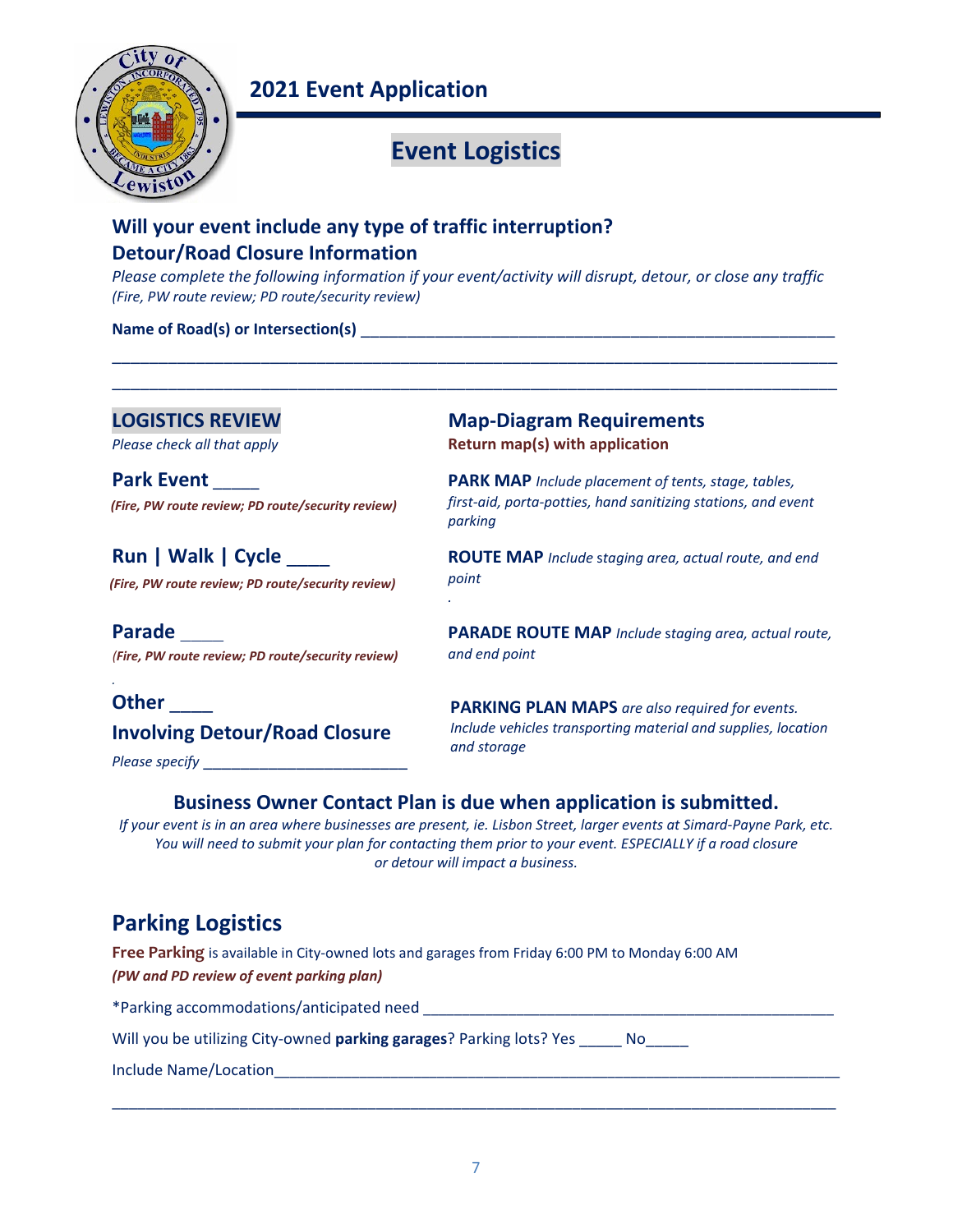

### **Parking Logistics (continued)**

Will you be utilizing City‐owned parking garages? **Parking lots**? Yes \_\_\_\_\_ No\_\_\_\_\_ Include Name/Location

\_\_\_\_\_\_\_\_\_\_\_\_\_\_\_\_\_\_\_\_\_\_\_\_\_\_\_\_\_\_\_\_\_\_\_\_\_\_\_\_\_\_\_\_\_\_\_\_\_\_\_\_\_\_\_\_\_\_\_\_\_\_\_\_\_\_\_\_\_\_\_

Will **equipment** be driven and/or parked in City-owned parking garages? Parking lots? Yes \_\_\_\_ No \_\_\_\_

\_\_\_\_\_\_\_\_\_\_\_\_\_\_\_\_\_\_\_\_\_\_\_\_\_\_\_\_\_\_\_\_\_\_\_\_\_\_\_\_\_\_\_\_\_\_\_\_\_\_\_\_\_\_\_\_\_\_\_\_\_\_\_\_\_\_\_\_\_\_\_\_\_\_\_\_\_\_\_\_\_\_\_\_\_

\_\_\_\_\_\_\_\_\_\_\_\_\_\_\_\_\_\_\_\_\_\_\_\_\_\_\_\_\_\_\_\_\_\_\_\_\_\_\_\_\_\_\_\_\_\_\_\_\_\_\_\_\_\_\_\_\_\_\_\_\_\_\_\_\_\_\_\_\_\_\_\_\_\_\_\_\_\_\_\_\_\_\_\_\_

\_\_\_\_\_\_\_\_\_\_\_\_\_\_\_\_\_\_\_\_\_\_\_\_\_\_\_\_\_\_\_\_\_\_\_\_\_\_\_\_\_\_\_\_\_\_\_\_\_\_\_\_\_\_\_\_\_\_\_\_\_\_\_\_\_\_\_\_\_\_\_\_\_\_\_\_\_\_\_\_\_\_\_\_\_\_\_\_\_\_\_\_\_

If so, list the location and materials/supplies that will be used and whether it will be stored there.

If a **private lot** is to be utilized, the event organizer must contact the lot owner. List the name of the owner and location of lot.

## **Police Department**

*Please check all that apply* 

| <b>Review of Security, Road Detours/Closures</b> | <b>Map Review</b> | <b>BBQ Review</b> |
|--------------------------------------------------|-------------------|-------------------|
|                                                  |                   |                   |

**Event Security** \_\_\_\_ **Cruiser needed** \_\_\_\_ **Parade** \_\_\_\_ PERMIT REQUIRED, obtain at PD



*Please check all that apply* 

# **Review of Road Detours/Closures** \_\_\_\_ for any events that will disrupt, detour, or close any traffic routes ‐ notification to Police, United Ambulance, and 9‐1‐1 **BBQ Review** *if cooking in a City Park* \_\_\_\_ **Cooking Equipment** \_\_\_\_ **Fire Extinguishers** \_\_\_\_

**Propane Tanks \_\_\_ Tank over 20 lbs.** \_\_ PERMIT REQUIRED **Map Review** 

**Fireworks** \_\_\_\_ PERMIT REQUIRED (*30 days in advance*) & STATE FIRE MARSHAL PERMIT REQUIRED

**Tents** Size x How many (Flame-retardant certification required)

**Review of First Aid**\_\_\_\_ **Incident Plan** \_\_\_\_  **Emergency Evacuation Plan** \_\_\_\_

**Rallies, Assemblies, Gatherings, or Mass Gathering – Fire Inspection and Review Required**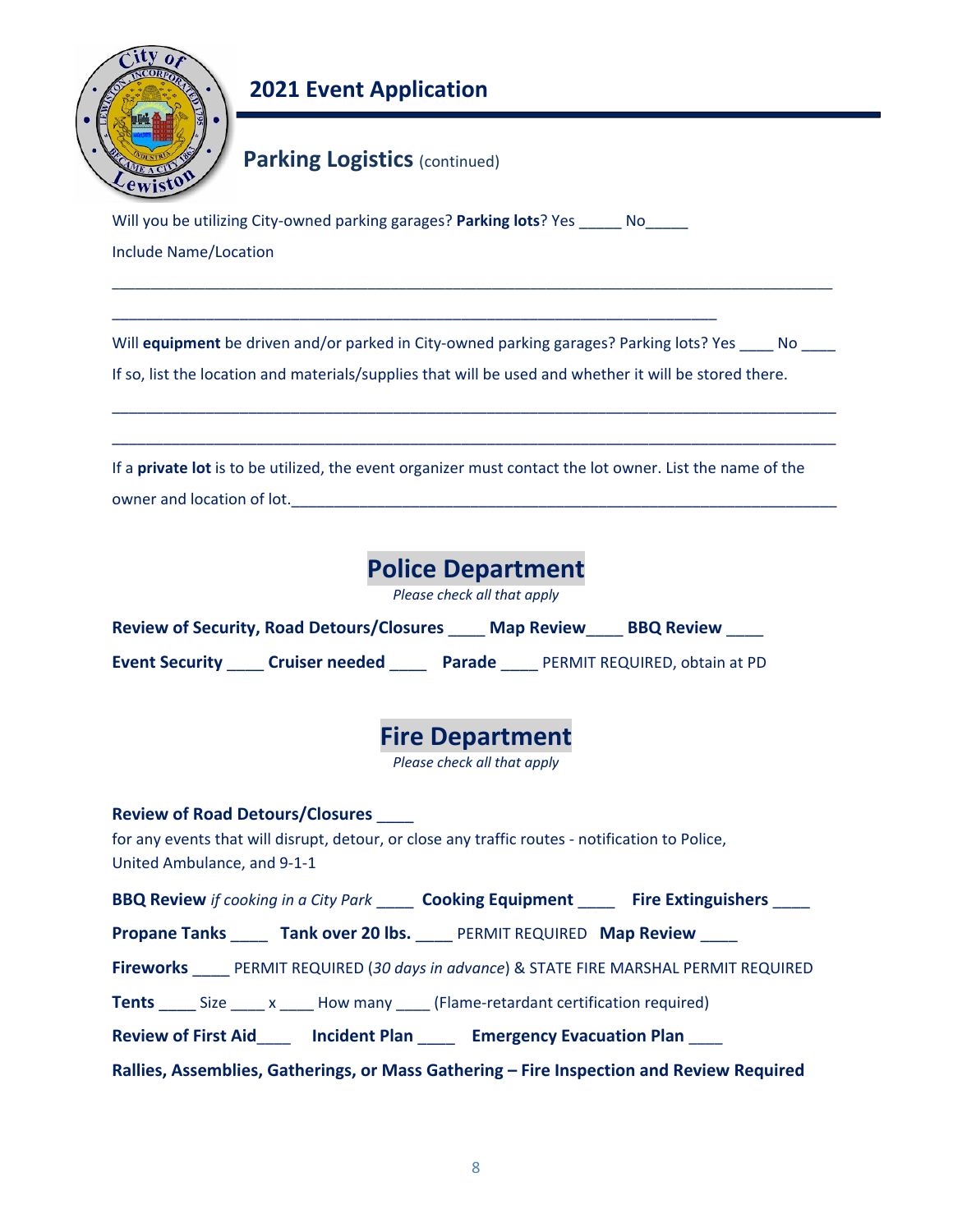

## **Recreation**

The recreation staff is available to assist with any event/activity taking place on the City's athletic fields, KP basketball court, or at the Lewiston Memorial Armory. Recreation staff would be glad to meet with you to discuss the details of your event/activity. Recreation also has tables and chairs to rent. If you are interested, please provide the information needed below.

**Rec Tables** Yes \_\_\_\_ No \_\_\_\_ How many \_\_\_\_; **Rec Chairs** Yes \_\_\_\_ No \_\_\_\_ How many\_\_\_\_\_

Please note that this fee cannot be included in non‐profit fee waiver requests. \$5 per table; chairs (0‐25) no charge, (26‐50) \$20, (50‐100) \$35, (101‐150) \$45, etc. Event organizer must arrange for transport.

## **Public Works**

*Please check all that apply* 

**Tents/Awning/Canopy** Yes \_\_\_\_ No\_\_\_\_ Size \_\_\_\_ x \_\_\_\_ How many \_\_\_\_ Stakes \_\_\_\_ Weights \_\_\_\_ If the structure will disturb the surface of the ground, Dig‐Safe is REQUIRED. **PW must be notified 30 days prior to the event. Include tent location with venue map**. Flame‐retardant certification REQUIRED and should be returned with the application.

**Dig-Safe Yes \_\_\_\_ No \_\_\_\_** 

**Waste Material ‐** the City does not provide containers or collections of recyclables. Please be sure that you have adequate containers, trash bags, etc. to pick up and dispose of all waste. Clean up is required following the event.

- **City Dumpster Requested**  Yes \_\_\_\_ No\_\_\_\_
- **City Trash Receptacles Requested** Yes No

Electricity Yes \_\_\_\_ No \_\_\_\_ Key Access \_\_\_\_

**Electricity -** *Is additional wiring is required?* Yes \_\_\_\_ No \_\_\_\_ If yes, the applicant must contract a licensed electrician who will be required to obtain a permit.

Name of Electrician: \_\_\_\_\_\_\_\_\_\_\_\_\_\_\_\_\_\_\_\_\_ Business Name: \_\_\_\_\_\_\_\_\_\_\_\_\_\_\_

Electric requiring a licensed electrician must be reviewed by City Electrician Kyle Sheehan. ksheehan@lewistonmaine.gov. If a key is to be obtained prior to your event, please contact Public Works rpoussard@lewistonmaine.gov or mbates@lewistonmaine.gov to make arrangements, one week prior to your event.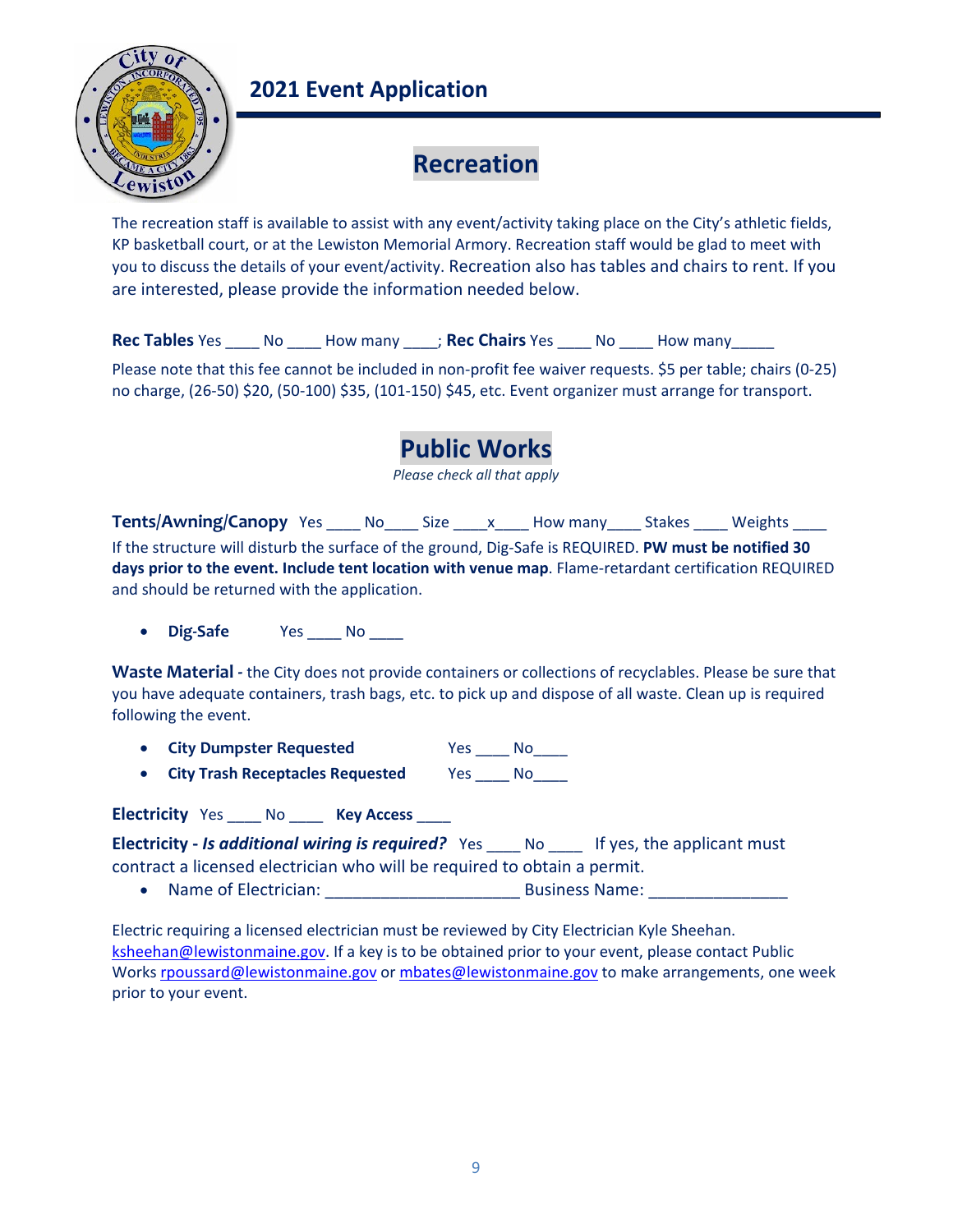

## **Public Works** (continued)

### **Will you need any of the following?**

| <b>Snow Fence</b> | Yes | Nο |  |
|-------------------|-----|----|--|
| <b>Barricades</b> | Yes | Nο |  |
| <b>Bollards</b>   | Yes | No |  |

Parking and Emergency Shelter Signage Yes \_\_\_\_ No \_\_\_\_

Water Access Yes No

### **Porta Potties**

There are no bathroom facilities at our parks, or City‐controlled property. **Please note**, the City will not provide nor fund porta-potty services; therefore, the following is required:

- **Requirements ‐** *For events lasting 3 hours or more***:**
	- o One (1) ADA porta‐potty for 0‐200 attendees as well as handwashing/sanitizing stations.
	- o An additional porta‐potty will be necessary for attendees over 200, etc.

### **Estimated Attendance \_\_\_\_\_\_\_**

| <b>Rest Room   Porta Potties</b> |      |     | Yes No If yes, how many? ADA | Regular |
|----------------------------------|------|-----|------------------------------|---------|
| <b>Hand Sanitizing Stations</b>  | Yes: | No. |                              |         |
| <b>First Aid Facility</b>        | Yes: | No. | Note:                        |         |

### **Site Visit Prior to Event**

Please plan on having a site visit with a member of Public Works prior to your event. The logistics team take care of many aspects of event preparation. They will review the maps provided, review parking plans, inspection of water spickets and coordinate other aspects of park set up. Thank you.

## **Administration**

### Certificate of Insurance (COI)

*Required for events with 25+ people. Due no later than 30 days prior to your event‐submit to Administration*

Event liability insurance is necessary for any event/activity in which a person/group wishes to reserve any City‐controlled/owned property such as a park or street, and for events which include, but are not limited to, walks, races, festivals, concerts, and similar events, require general liability insurance coverage and the issuance of a Certificate of Insurance. **The COI shall be issued naming the City of Lewiston as "additional insured;" specifying the event/activity, the dates, and any other pertinent information and shall provide general liability coverage of a minimum of \$1,000,000 per occurrence**. Once the event is approved by the City, the COI will need to be received no later than 30 days prior to the event unless otherwise authorized by the office of the City Administrator. **FMI and a sample document:**  http://www.lewistonmaine.gov/eventsinfo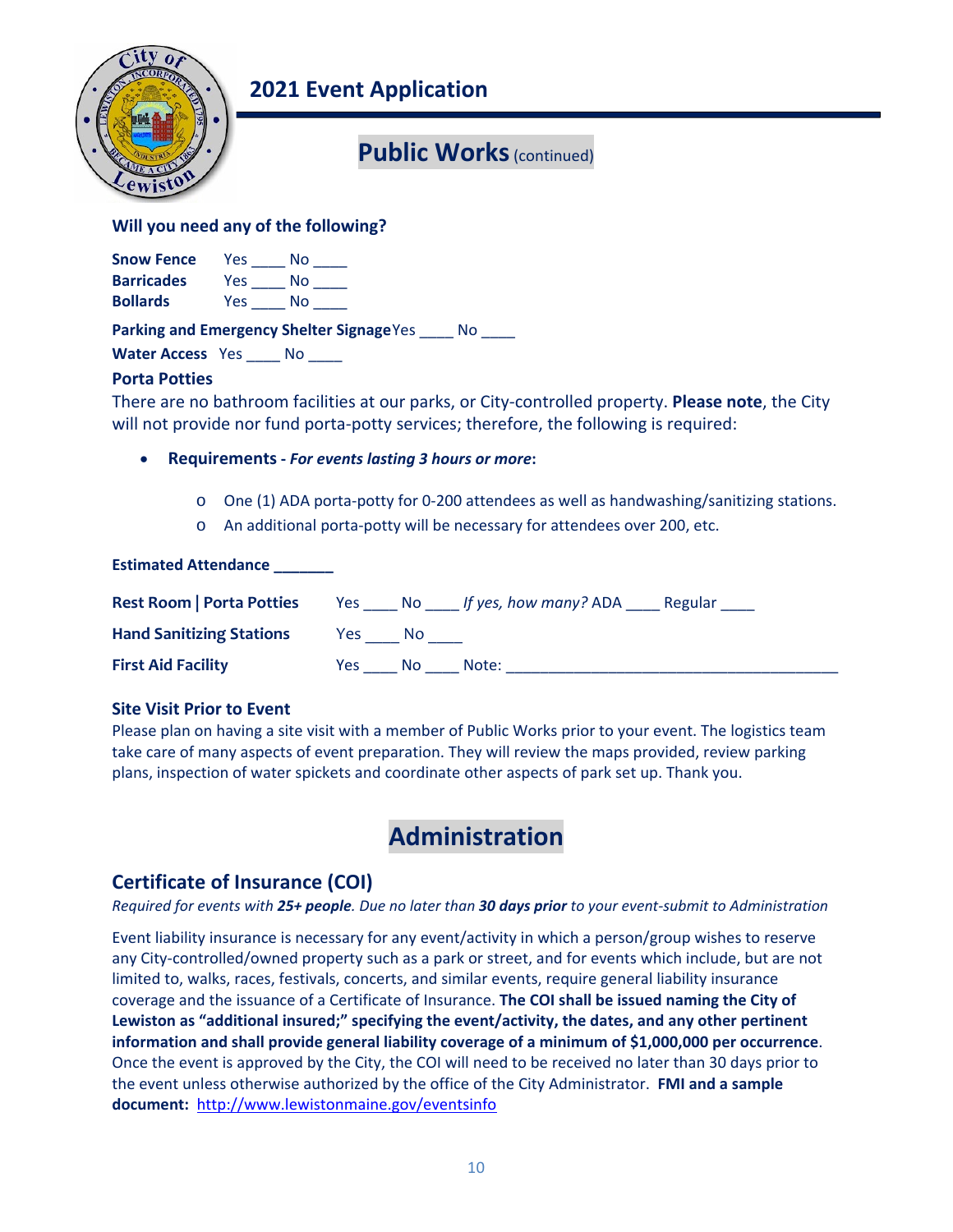

## **Administration** (continued)

### **Map Requirements & Business Owner Contact Plan** *(Due upon application submission)*

An important part of the event process and planning is the submission of maps. Whether you are having a festival, road race, or an employee picnic, a map of the venue is required. Route Maps are required if your event will disrupt, detour, or close, any traffic route. A plan to contact business owners for larger events, and events with road closures is also required.

### **Festival Zone Designation**

Establishment of a Festival Zone requires City Council approval. **You must submit a map** clearly showing what City-controlled areas are to be set aside and provide a written explanation as to why and how such a designation will be used by the event/activity. See Special Events Policy "G" for more detail. Will you be requesting a Festival Zone designation? **Yes** \_\_\_\_ **No** \_\_\_\_

### Policies, Procedures, Regulations & Requirements

The City's web site EVENTS PAGE has all of the pertinent information in regard to planning an event. http://www.lewistonmaine.gov/eventsinfo You may also request an "event pack" which will include a paper copy of this information.

### **Liability** *(Section 9‐City of Lewiston Park‐Use Policy)*

- A. The event organizer/permittee shall be liable for any damages to the park or to any contents owned by the City during the period of use, whether such damage is caused by permittee or its agents, servant or employees, or by any invitees, permittees, or trespassers.
- B. The City of Lewiston shall not be liable for any damage or loss to any property of the permittee or any other person from any cause whatsoever while said property is located on the premises for storage purposes or for any other purpose, nor shall the City be liable for any injuries resulting from the use of the park.
- C. The permittee agrees to defend, indemnify, and hold harmless the City of Lewiston, its departments and their representatives, officers, agents or employees from and against all claims of any nature whatsoever for damages, including damages or loss to personal property, personal injuries and death resulting there from the use of the park in connection with the event for which the permit is granted. However, nothing contained herein shall be construed as rendering the permittee liable for acts of the City of Lewiston, its departments, or their agents or employees.

### **Fundraisers –** *See Schedule A‐ (last page of document)*

Is your event a fundraiser? **Yes**\_\_\_\_ **No**\_\_\_\_; are you seeking donations? **Yes** \_\_\_\_ **No** \_\_\_\_; will you be charging admission? **Yes** \_\_\_\_ **No** \_\_\_\_; raising money for another organization? **Yes** \_\_\_\_ **No** \_\_\_\_.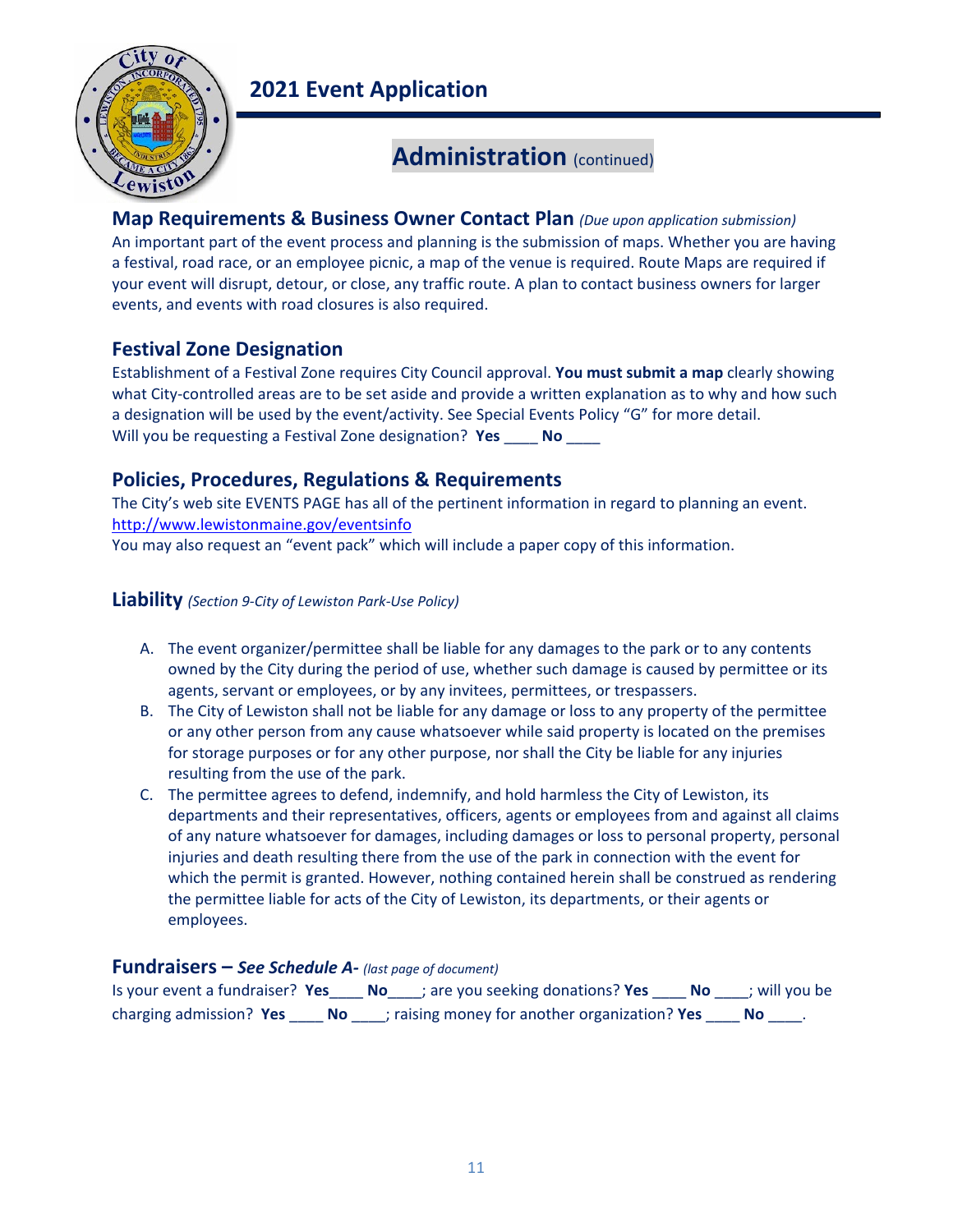

## **Administration** (continued)

### **Applicable fees**

All events that result in the use of City staff, services, or assets, to support an event or activity on City‐ owned and/or controlled property may require the organization or individual to pay fees that include, but are not limited to:

- \$50 processing fee, due at the time the application is submitted; park-use fees and/or amphitheater fees; applicable permit and/or licensing fees are due 30 days prior to your event.
- Staff time/labor costs, fees due will be billed by Public Works and Police. Advance payment and/or a performance bond may be requested by the City Administrator's office.

### **Thank you**

Thank you for choosing the City of Lewiston for your event. If you have any questions, please don't hesitate to contact either Janet Labbe at 207.513.3121, jlabbe@lewistonmaine.gov; or Deputy City Administrator Dale Doughty at 207.513.3012, ddoughty@lewistonmaine.gov

### **Declaration and Signature**

- I have read the events policy and all applicable guidelines and requirements that are outlined on the City's web page. http://www.lewistonmaine.gov/eventsinfo
- I will attend an event team meeting and/or contact each department to discuss requirements outlined in the application once it has been reviewed and approved.
- **I have included my non‐refundable \$50 processing fee, map/diagrams, NP status documentation and all other requested documents.**

\_\_\_\_\_\_\_\_\_\_\_\_\_\_\_\_\_\_\_\_\_\_\_\_\_\_\_\_\_\_\_\_\_\_\_\_ \_\_\_\_\_\_\_\_\_\_\_\_\_\_\_\_\_\_\_\_\_\_\_\_\_\_\_\_\_\_\_\_\_\_ \_\_\_\_\_\_

| Signature |  |
|-----------|--|
|-----------|--|

Printed Name **Date** 

*The City of Lewiston shall reserve the right to deny any application if the requested information is incomplete; conflicts with City policies, ordinances, events, or City services; contains information that is inaccurate or fraudulent; or appears to violate local, state, or federal law. In some instances, a background check may be required and will include a \$21 fee.* 

### **Return completed application and documentation either by mail, PDF, or FAX to:**

Janet D. Labbe, Executive Assistant Email: jlabbe@lewistonmaine.gov 27 Pine Street, Lewiston, ME 04240 FAX: 795‐5069

Make checks payable to: **City of Lewiston In person-ground floor of City Hall, Call 513‐3121 with credit card payment** City Administrator's office